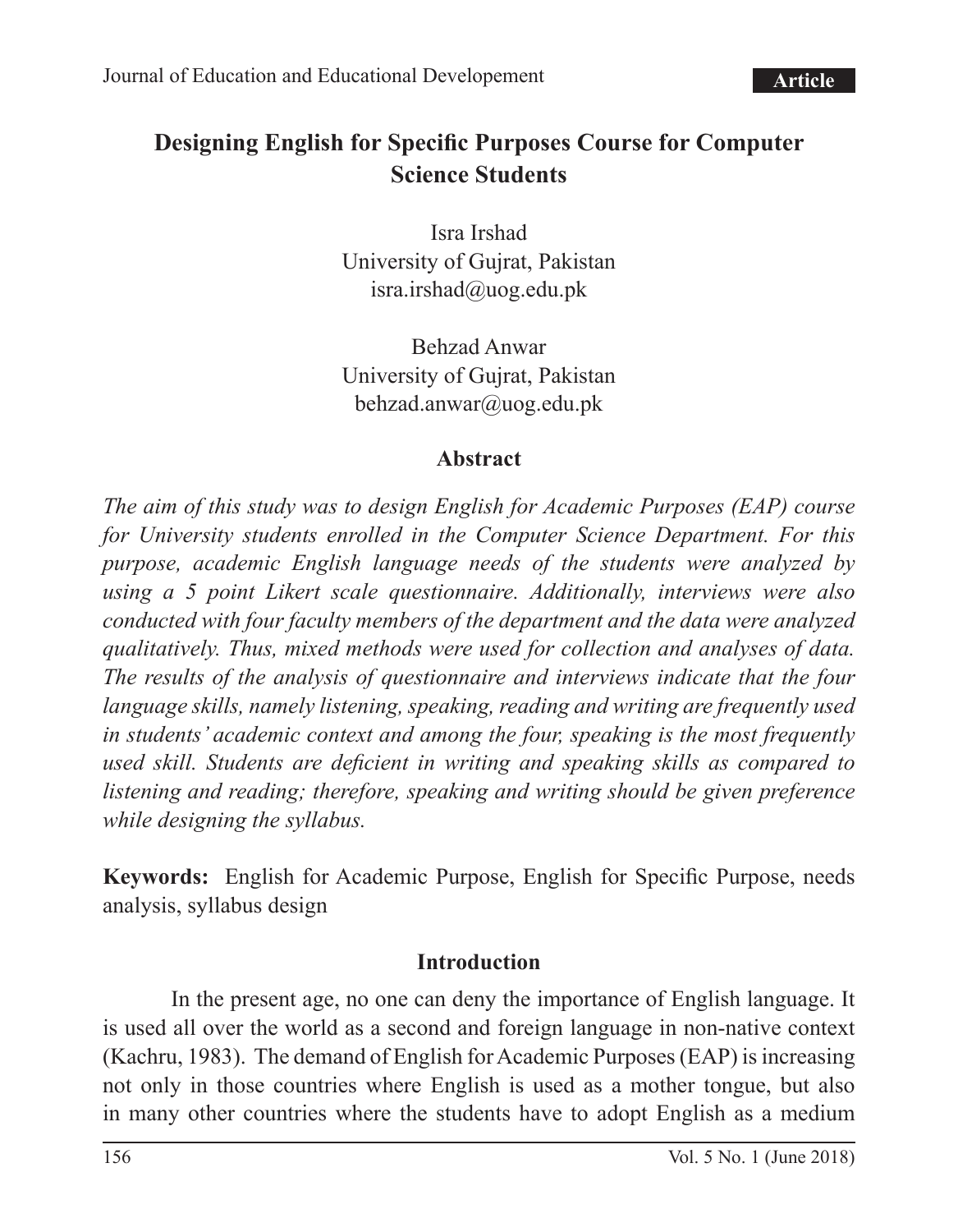Designing English for Specific Purposes Course

of instruction for higher education (Jordon, 1997). It is vital to develop texts in students' particular disciplines so that they are able to perform various tasks in the contexts of their disciplines, for instance, note-taking during lectures and reading texts specific to their field (Dudley-Evans & St. John, 1998). Due to globalization, English has become the language of science and technology and mostly the literature of scientific studies is written in English. Therefore, it is the need of the hour to acquire competence in the English language to cope up with the real challenges of the modern era. In Pakistan, English is the medium of instruction at higher level, and the Universities are no exception. Students need to learn English in most of the academic tasks, for example, to give presentations, to prepare assignments, to participate in class and other academic related tasks. Since the students of computer science department have to design software installation guides, software manuals for project presentations, their learning demands of English are different from the students of other departments. Thus, for the present study, the researchers designed an EAP course for the students of computer science, first semester, after doing needs analysis of the students.

The objectives of the research are as following:

- 1. To analyze the EAP needs of the students of computer science
- 2. To design an EAP syllabus for the students of computer science

# **Literature Review**

English for Specific Purposes (ESP) is a branch of English as a Second Language (ESL)/English as a Foreign Language (EFL), which are the main branches of English language teaching. It can be said that ELT is an umbrella term which subsumes ESL and EFL. Among them, ESL is further subdivided into subbranches, namely English for General Purposes (EGP) and English for Specific Purposes (ESP) (Robinson, 1991). Discussing the concept of ESP, Widdowson, 1984 (as cited in Alharby, 2005) states, "If a group of learners' needs can be accurately specified, then this specification can be used to determine the context of a language program that will meet these needs" (p. 10).

According to Flowerdew and Peacock (2001), ESP consists of two branches: the first one is EAP and the other is English for Occupational Purposes (EOP). The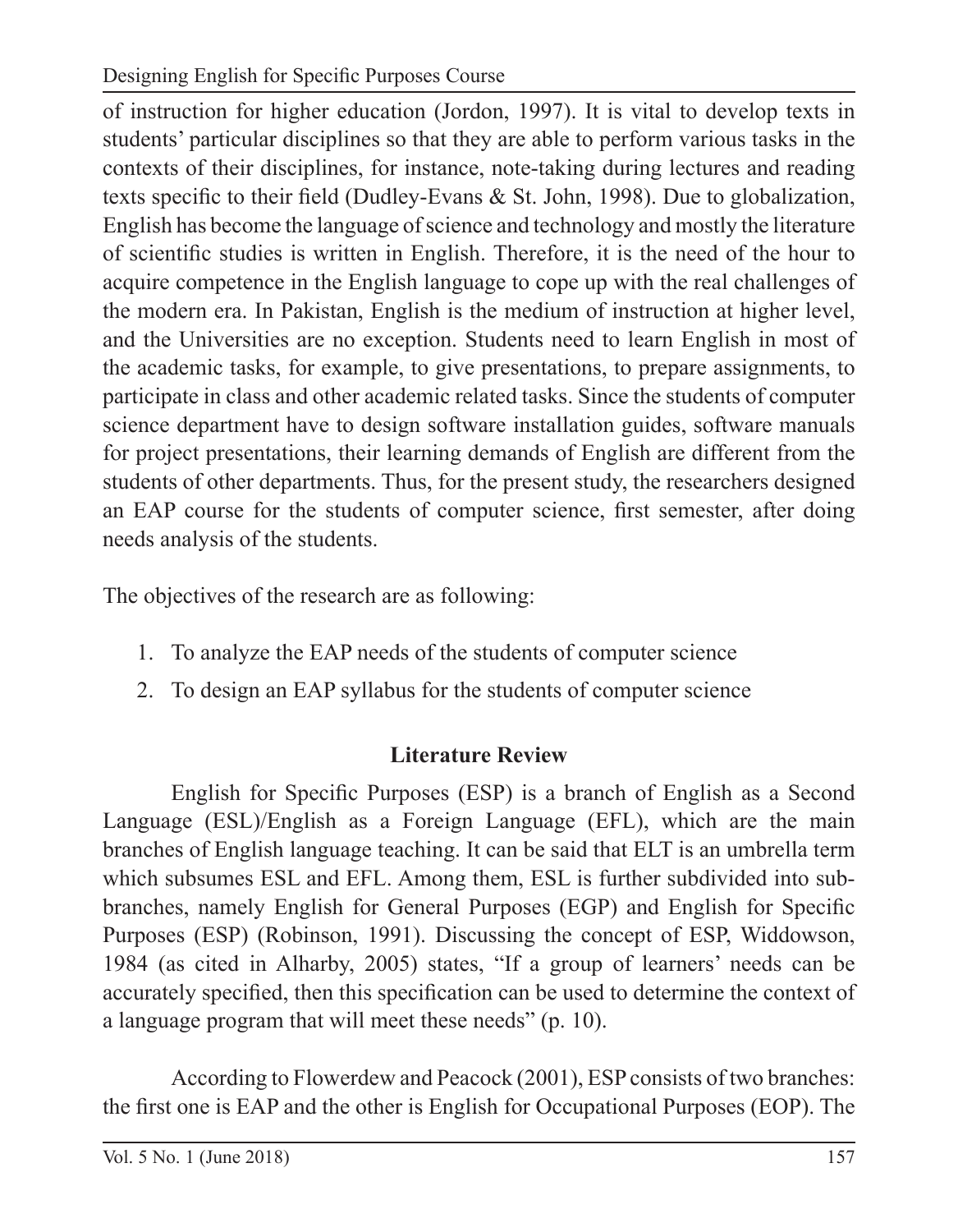Designing English for Specific Purposes Course

distinction between EAP and EOP is not clear, because whatever the students learn in university is actually a preparation of professional occupation they have to face after completing their education and can also be classified as EOP, for example, English for Business. Different aspects which are designed in their course would be EAP, but these courses will prepare them for business career; therefore, in the present study, course/syllabus was designed for computer science students for academic purposes.

Widdowson (1984) describes syllabus as "A framework within which activities can be carried: a teaching device to facilitate learning" (p. 26). Furthermore, Widdowson (1987) defines it as the specification of teaching program or a pedagogic document which defines a particular group of learners because of the peculiarities. Nunan (1984) quotes the ideas of Breen (1984) who is of the view that syllabus includes assumptions about the psychological process of learning, assumption about language and about the social and pedagogic process within a classroom. Nunan (1984) highlights that syllabus design is seen as being concerned essentially with the selection and grading of content. In order to design a syllabus for students of computer science, it is important to have an understanding of different types of syllabi. There are basically two types of syllabi: one is process-oriented and the other is product-oriented. Nunan (1984) states that process oriented means a series of actions that the students do in the classroom, related to language learning. Such types of syllabi focus on learning experiences. The product syllabus on the other hand, focuses on the end itself.

Brown (1995) classifies syllabus into structural, situational, topical, functional, skill-based and task-based. The focus of structural syllabus is on grammatical forms, whereas the situational syllabus is based on common situations and contexts. Topical syllabus is similar to situational syllabus, but the only difference between this syllabus and previous one is that it is organized by topics and themes. Functional syllabus is organized around language functions; material is selected around academic skills in skill based syllabus; and the last one is task-based syllabus, which is based on a series of tasks or activities. Students are instructed through a series of tasks. Brown (1995) is of the view that it is not necessary to choose only one syllabus, but a combination of two or three syllabi working together is very useful.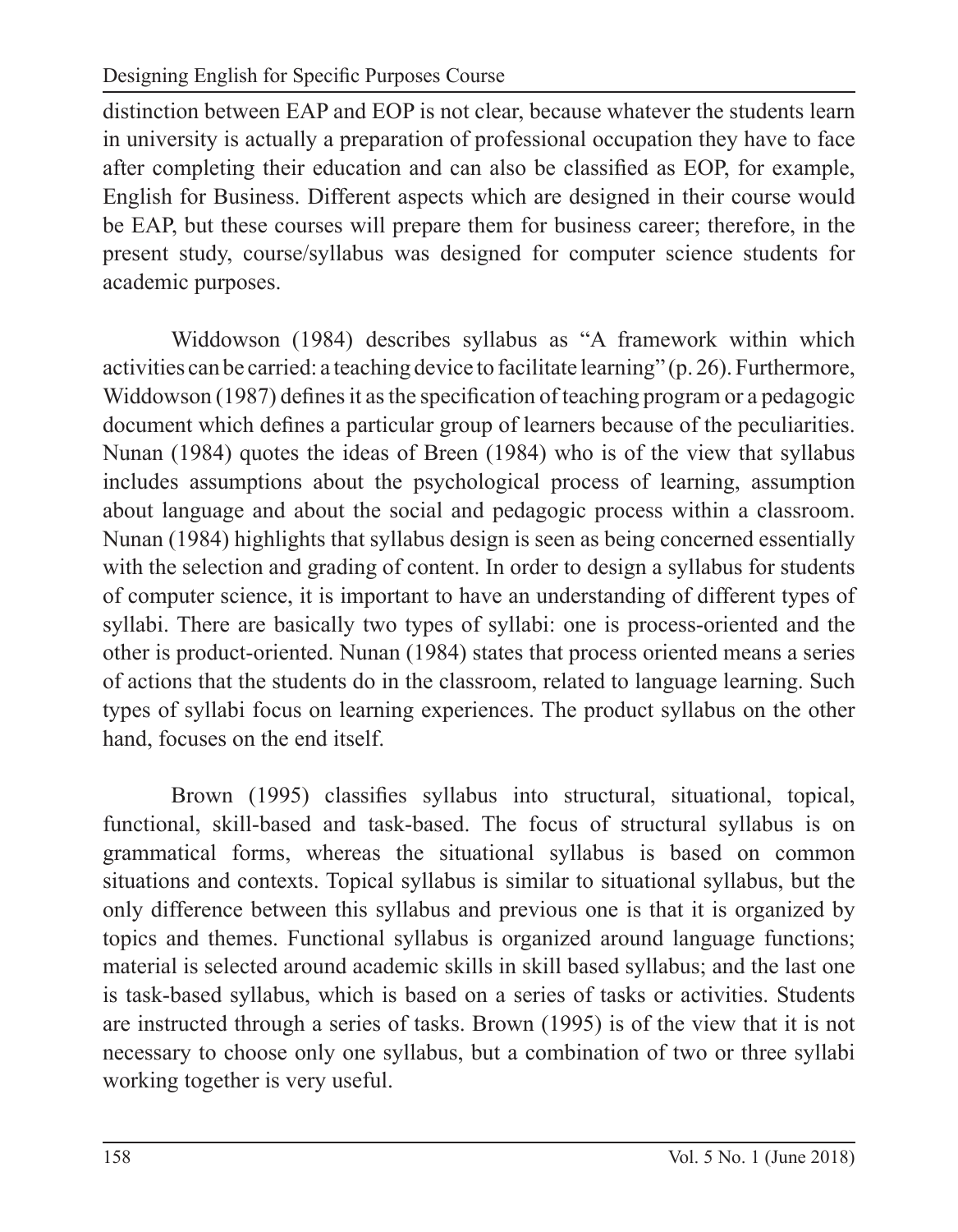### **Needs analysis**

The notion of needs analysis is very important in course design because it provides the base for designing an EAP course. According to Iwai et al. (1999) needs analysis involves activities that are used to collect information and on the basis of this collected information, a curriculum is designed, which fulfills the needs regarding learning of a particular group of learners. On the other hand, informal needs analysis is not new and has been conducted by teachers to identify language features and students' needs. Formal needs analysis is new in the field of language teaching though. Johns (1999) states that needs analysis is the first step in course design. After Munby's publication (1978) of communicative syllabus design, needs analysis went through many stages. In the communicative syllabus design he has introduced the concept of Communication Needs Processor (CNP), which is actually a basis of this approach to needs analysis. After this, many terms have been introduced, for example target situation analysis, present situation analysis, pedagogic needs analysis and need analysis.

Dudley-Evans and St. John (1998) describe the concepts about needs analysis using the following diagram:



*Figure 1*. Needs analysis-Source: Dudley Evans and St. John (1998)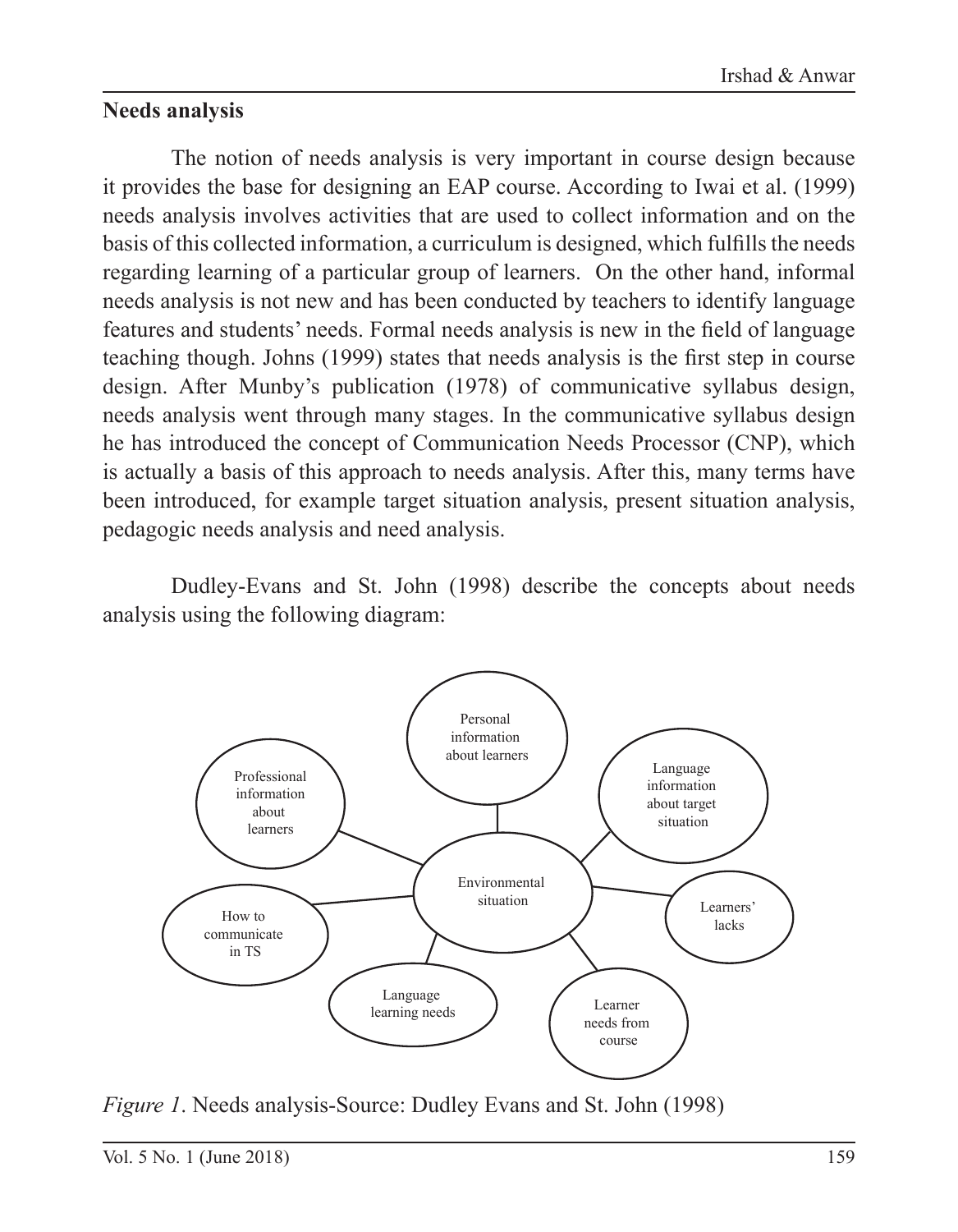According to them, the following concepts should be included in the need analysis.

- 1. Professional information about the learners
- 2. Personal information about learners
- 3. English language information about the learners
- 4. Language learning information
- 5. Professional communication information about the learners
- 6. What is wanted from the course
- 7. Knowledge of how language and skills are used in the target situationlinguistic analysis, discourse analysis, genre analysis

Target Situation Analysis (TSA) and Present Situation Analysis (PSA) are very significant notions in conducting needs analysis. Target Situation Analysis was introduced by Chamber (1980), which focuses on the language requirements of the learners at academic and occupational purposes (West, 1998). A needs analysis which focuses on learners' needs at the end of a language course is called TSA. According to Robinson (1991) and Jordon (1997), PSA is a complement to TSA in which it focuses on what the learner will be able to do at the end of the course. In PSA, the focus in on identifying what the learners' proficiency level is at the beginning of the course. Dudley-Evans and St. John (1998) define PSA as "an analysis that estimates strengths and weaknesses in language skills and learning experience" (p. 125). In other words, if we want to establish the destination point of the learner, we must have awareness about the starting point. The term PSA was introduced by Richterich and Chancerel (1980). Jordan (1997) states that we can get data or information about the learners from the learners themselves, from teaching establishment and from the institution and the place of work. PSA can be determined using placement tests; however, the background information provides enough data about the present language abilities of the learners.

Deficiency analysis is another very important aspect of needs analysis. In ESP domains, it describes the route or way that learners have to cover from point A (present situation) to point B (target situation). According to Jordon (1997), deficiency analysis is very important because it forms the basis to design the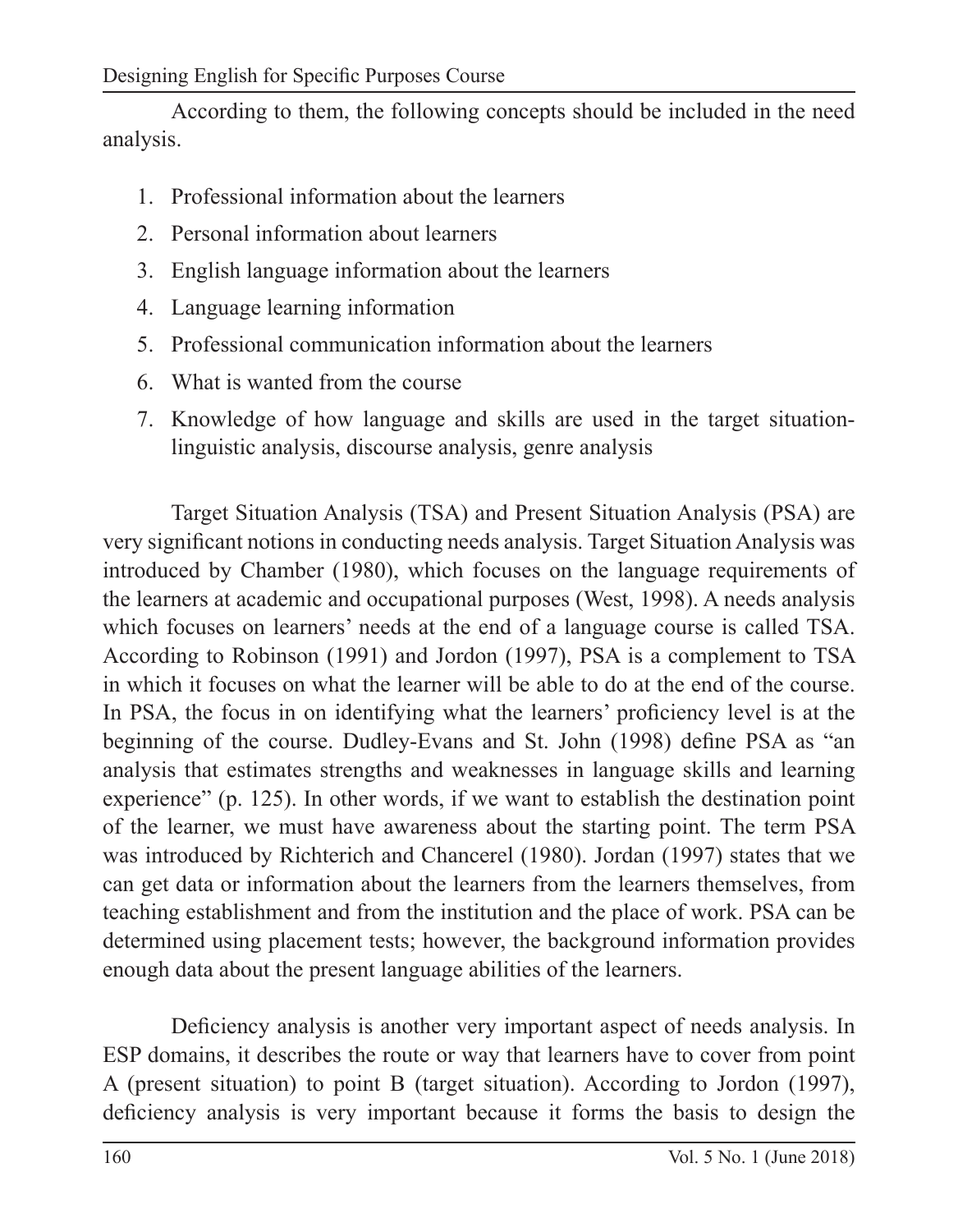language syllabus; therefore, the role of needs analysis is very special in syllabus design, because through needs analysis, the syllabus designers identify the goals and objectives of their course (Hutchinson & Water, 1987). Objectives and goals indicate what the students are supposed to master along the process. Brown (1995) states that goals must be accomplished in order to satisfy the students' needs previously identified.

### **Methodology**

In the present study, the researchers have used the selected part of the model of needs analysis given by Dudley-Evans and St. John (1998). The following points are kept in mind while doing needs analysis of the students of computer science:

- 1. Professional information about the learners: It is basically TSA which is an academic situation of the students in this context. Thus, the researchers focused on those tasks in which students have to use English.
- 2. Present Situation Analysis entails comprehending current language skills of learners.
- 3. Identifying the gap between TSA and PSA.

In order to analyze the academic English language needs and deficiencies, both qualitative and quantitative research methodologies were used. Robinson (1991) lists a number of methods for conducting needs analysis, including interviews, questionnaires, tests, authentic data and case studies. For the present study, the researchers devised a questionnaire for students and conducted interviews with faculty members of the Computer Science Department. The questionnaires were filled by 30 university students of 7th semester from the Department of Computer Science in the Punjab. The reason for the selection of these students was that they had a good knowledge of the language skills required in their academic context. In the questionnaire, the first question was asked about the students' medium of instruction in the last institution. In the second part, question number 1-23 were regarding reading, speaking, writing and listening skills. The purpose was to get information about the frequency of using these language skills in their academic domain. The third part (questions 24-46) was devised to get information about the ability of students in using these skills. In addition to that, the researchers interviewed four faculty members of the department. The interviews were unstructured and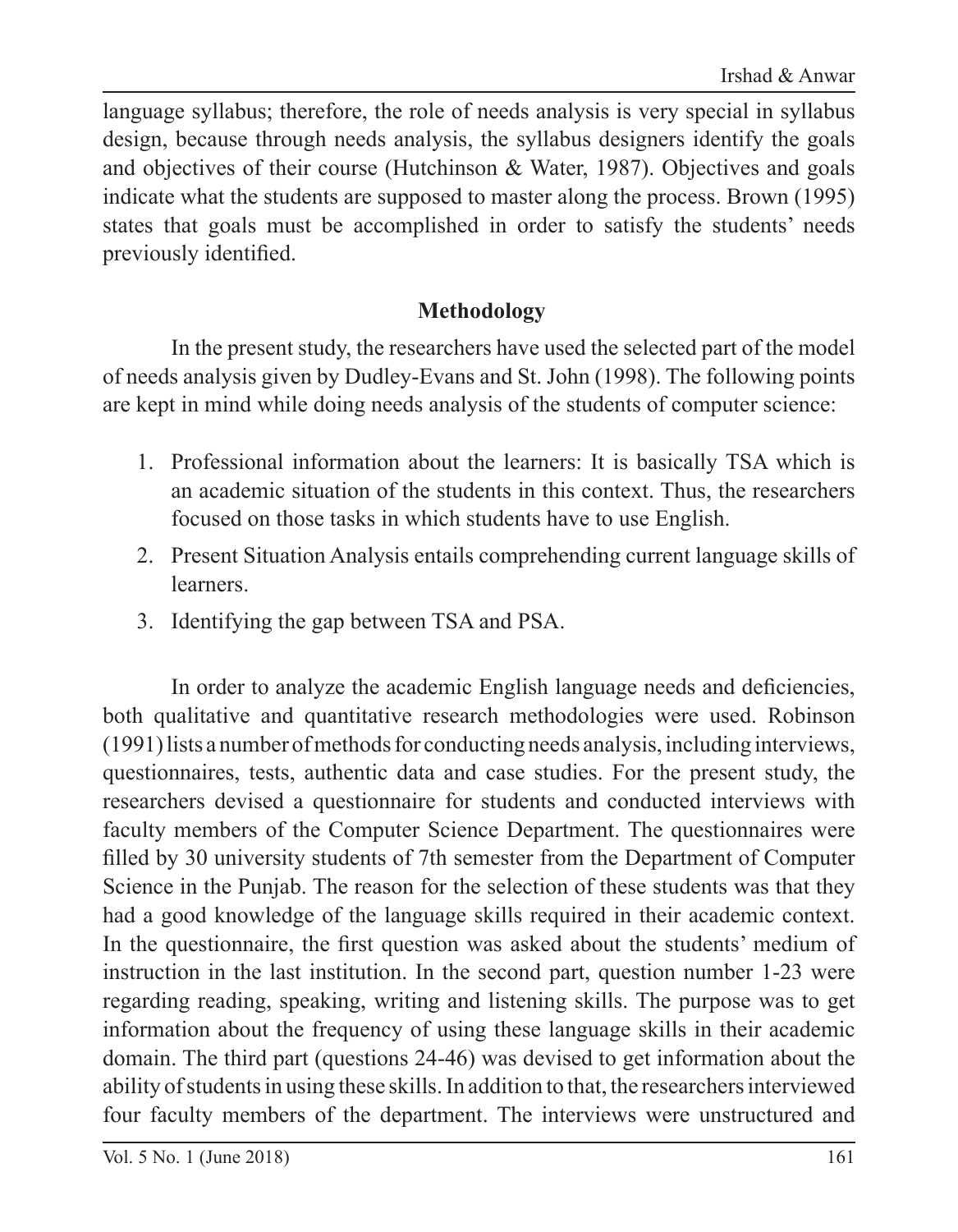consisted of random questions which were asked in a relaxed environment of the faculty rooms. All the faculty members were co-operative and presented their perspectives logically and honestly.

#### **Data Analysis**

The most frequently used academic skill is speaking as is clear from the below mentioned information in Tables 1, 2 and 3. The mean value of speaking skill is 4.6400; the second skill which is used frequently is listening skill and the mean value is 4.5000. The mean values of reading and writing are 4.4500 and 4.0095 respectively, which are closer to listening; whereas, the ability of the students in using these skills shows the mean values of 3.9400, 3.7444, 2.5333, 2.5067 for listening, reading, writing and speaking respectively. This shows that they are more competent in listening and reading skills as compared to writing and speaking.

Table 1 *Frequency of Using 4 Language Skills in Students' Academic Domain*

| $\check{ }$ |        |
|-------------|--------|
| N           | Mean   |
| 30          | 4.4500 |
| 30          | 4.0095 |
| 30          | 4.6400 |
| 30          | 4.5000 |
|             |        |

Table 2

*Ability of Students in Using 4 Language Skills in their Academic Domain*

| $\mathcal{L}$ $\mathcal{L}$ | $\check{ }$<br>$\check{ }$<br><u>_</u> |             |
|-----------------------------|----------------------------------------|-------------|
|                             | $\bm{N}$                               | <b>Mean</b> |
| Reading                     | 30                                     | 3.7444      |
| Writing                     | 30                                     | 2.5333      |
| Speaking                    | 30                                     | 2.5067      |
| Listening                   | 30                                     | 3.9400      |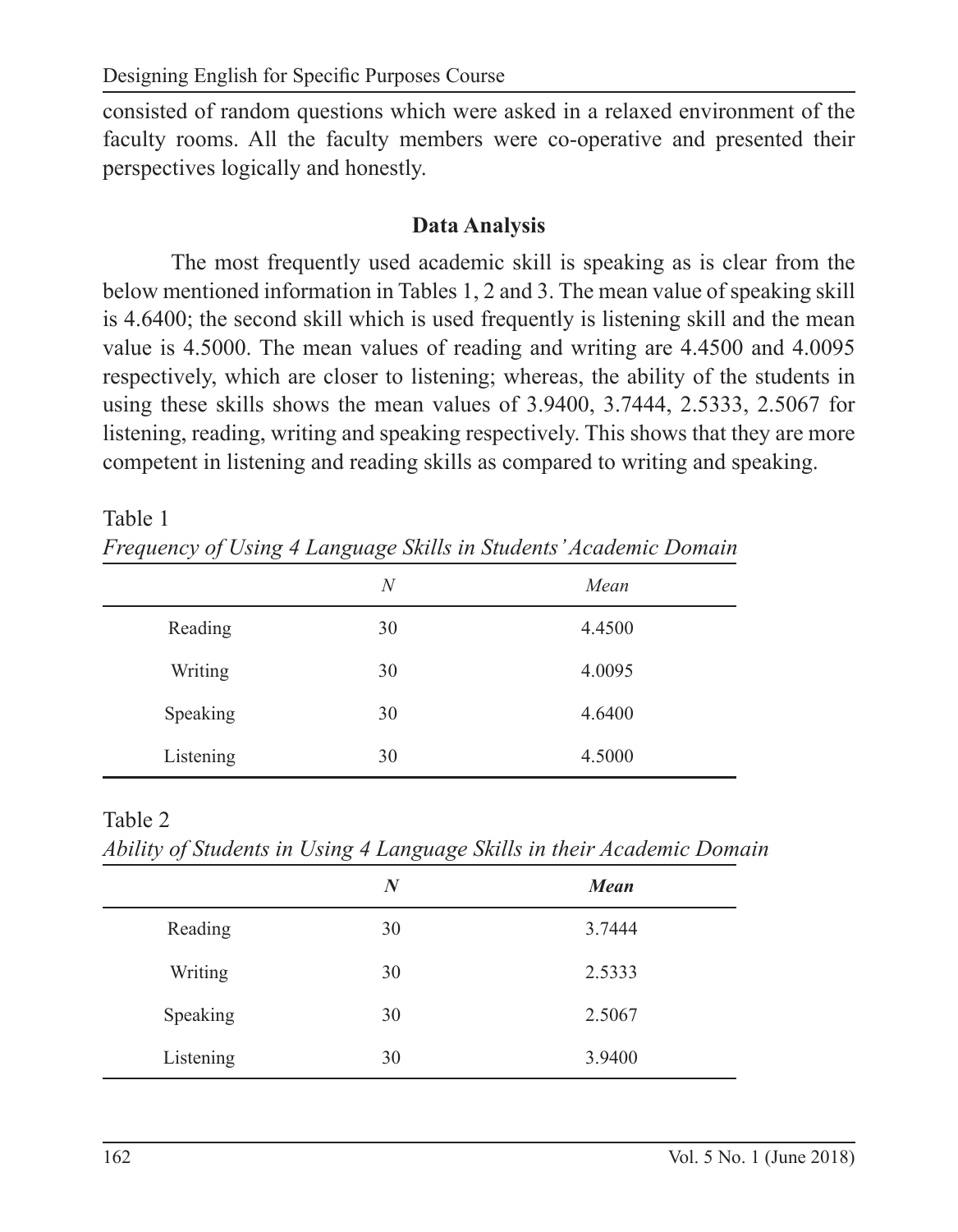|           | <b>Mean Values</b> | <b>Mean Values</b> | <b>Mean Values</b>          |
|-----------|--------------------|--------------------|-----------------------------|
|           | (Table 1)          | (Table 2)          | (Table 1)-(Table 2) = lacks |
| Reading   | 4.4500             | 3.7444             | 0.7056                      |
| Writing   | 4.0095             | 2.5333             | 1.4762                      |
| Speaking  | 4.6400             | 2.5067             | 2.1333                      |
| Listening | 4.5000             | 3.9400             | 0.56                        |

#### Table 3 *Deficiency of Students in Using Language Skills in Academic Domain*

In order to know the deficiencies of the students, the researchers subtracted the mean values of reading, writing, speaking and listening (which show the ability of the students in using these language skills (Table 2) from mean values of reading, writing, speaking, listening (which show the frequency of using these skills in academic context, Table 1) respectively. The result shows that the students' deficiency in speaking skill is greater  $(2.1333)$ ; whereas, deficiencies in writing, reading and listening are 1.4762, 0.7056 and 0.56 respectively. This information shows speaking and writing should be given more emphasis when designing EAP course.

The mean value of each question is analyzed in part 2 and part 3, then mean value of questions 1-23 is subtracted from the mean value of questions 24-44 respectively as depicted in the Table 6 (see Appendix). For example, (Q1-Q24), (Q2-Q25), (Q3-Q26) and so on till (Q23-Q46). The purpose of analyzing the data in this manner was to know the students' lack in each task regarding language skills. The tasks in the reading skills are frequently used in their academic context, for example, they have to read software manuals, material on internet, notes given by teachers, articles, technical journals, computer science textbooks, as the mean values of questions 1 to 6 in Table 4 (see Appendix) are indicating and their ability in performing reading tasks is good. This is because it indicates that they are more proficient in reading, for example, 0.87, 0.96, 0.9, 0.67, 0.24, 0.6 are mean values of their lacks in reading tasks. They are not evaluated on the basis of their reading skill and they find themselves at a good position in the use of this skill. The mean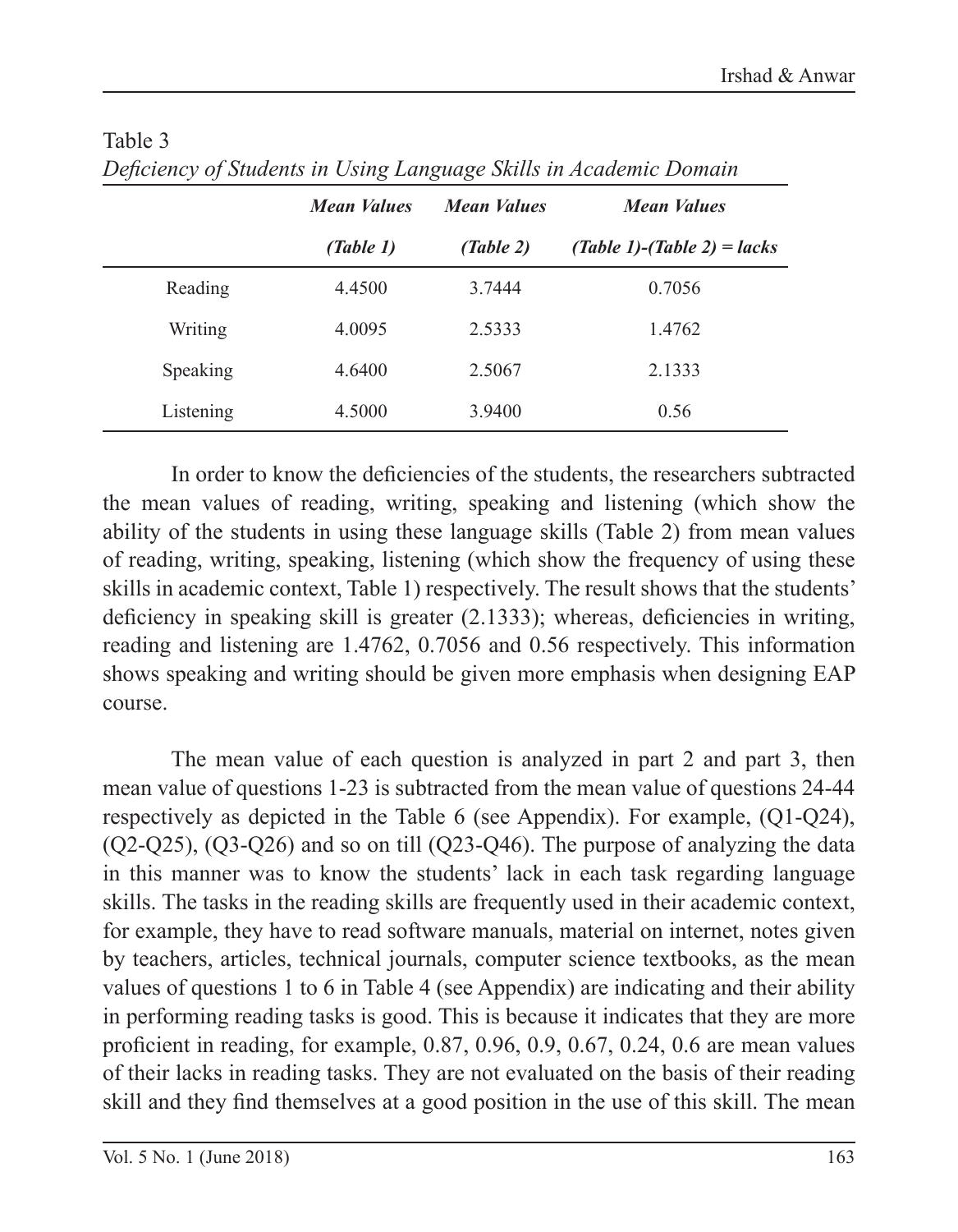values of writing tasks are 3.07, 3.27, 4.73, 4.50, 4.57, 4.50, 3.34 as present in Table 4 (questions 7 to 13), and their lacks in writing tasks are 0.1, 0.84, 2.2, 2.13, 2.24, 2.2, 0.54, as depict in the table no.6, include writing technical reports, formal letters, assignments, computer science articles, software installation guide, software manuals, C.V. This illustrates that three tasks are less frequently used in their academic life. These include writing technical reports, formal letters and CV writing. These tasks have less mean values, for example, 3.07, 3.27, 3.34 are less as compared to the rest of the tasks. It seems that the students have overstated their writing ability in performing these tasks and have taken all three tasks of writing skills for granted because these tasks are less required in academic context. On the other hand, there is a need to improve their writing skill in other tasks, for example writing assignment, computer science articles, software installation guide and software manuals etc. They make numerous mistakes while completing different tasks. However, this skill can further be improved by giving them the different writing tasks.

Analyzing questions 14 to 18 from Table 4 and 37 to 41 from Table 5 (see Appendix A) and the students' lack in these tasks from Table 6, give a very sad picture of students' proficiency in speaking skills. The data tell us that they have to speak in English in seminar, group discussions and project presentations a great deal as the mean value of questions 14-18 of these tasks is 4.37, 4.83, 4.93, 4.5, 4.53, but they have enormous lack in these skills. For example, 1.8, 2.36, 2.53, 2.23, 1.73, 1 (the mean values of lacks is present in Table 6). Mostly, the students from Urdu medium background face difficulty in learning speaking skill because this skill is not evaluated in Urdu medium schools. They are not habitual of using this skill in the academic setting and hence must be encouraged to speak in the classroom setting to excel in their academic and professional fields.

Analyzing questions 19 to 23 from Table 4 and questions 37 to 41 from Table 5 and the students' lack in these tasks from Table 6 show that students have to use academic listening tasks a great deal as the mean value of questions 19 to 23 is 4.53, 4.57, 4.73, 4.20, 2.47 and they perform the listening tasks given to them quite well-1, 0.54, 0.7, 0.2, 0.37. They lack listening skills in presentations, group discussions, teachers' lectures, seminars and projects. Their listening skill must be judged and evaluated on regular basis in order to make them conscious as such a check will help them to improve their listening skill.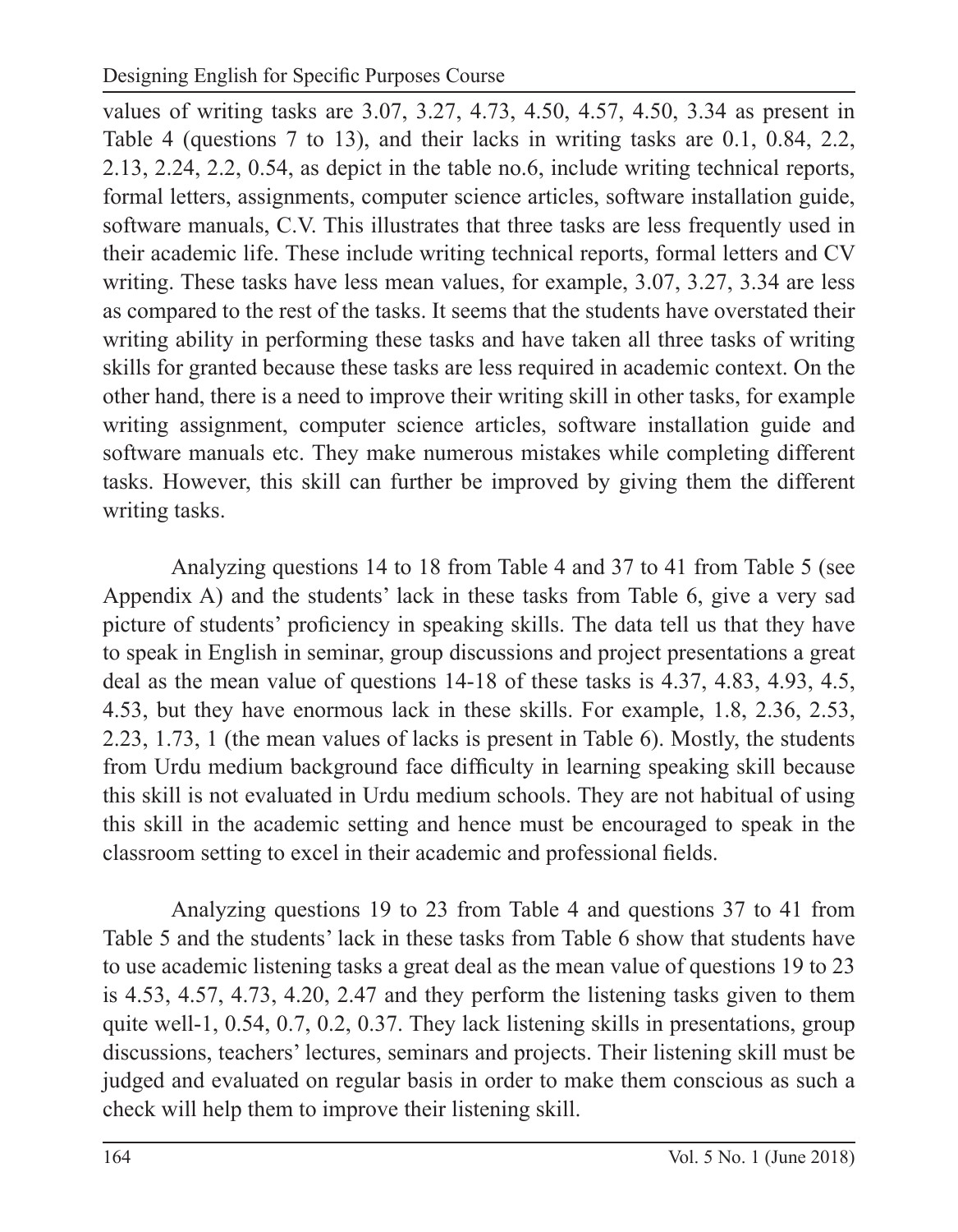The first question in the questionnaire is about the students' medium of instruction in the last institution. The result depicts that about the 70% have come from Urdu medium institutions and only 30% students come from English medium institutions. The purpose of asking this question was to know about the students' background and environment of learning English language.

The researchers also interviewed four faculty members of Computer Science Department. Questions in the interviews were based on the four skills as they frequently use in the academic life of students. All the teachers were of the view that writing and speaking are the most important skills in the students' academic life, but they also emphasized the inclusion of reading and listening skills in the EAP course. They were not satisfied with the students' ability in all language skills and opined that the four language skills must be included in the course, but emphasis should be given to writing and speaking skills. They said that their students were poor in grammar and lacked technical vocabulary. They placed their students' ability in speaking and writing skills at a very low level and emphasized the improvement in the use of these skills as they have to designing software manuals, software installation guides and project presentations.

#### **Discussion**

It appears from the data that the computer science students of the university mostly come from Urdu medium schools (70%), where English is taught through deductive approach with little emphasis on communicative and spoken skills (Alam & Bashir, 2013); therefore, they are not well-versed in the speaking skill and thus face difficulty in communicating in English. The data show that all four skills, especially speaking, are frequently used in academic context as reported by teachers and students. According to the information given by students in the questionnaire, they are more deficient in writing and speaking skills as compared to listening and reading skills. Moreover, it seems that the teachers are not satisfied with the students' ability in all four skills. ESP teachers can investigate the objectives from the learner's point of view (Sierocka, 2008). In this study the teachers have also emphasized the inclusion of writing and speaking skills in the syllabus. This is what Crocker (1981) believes in when he talks about the role of a teacher from a methodological point of view. Apart from this, they are also dissatisfied with the students' confidence level and their ability to use grammar; therefore, it is suggested that students should learn according to their personal needs. This gives them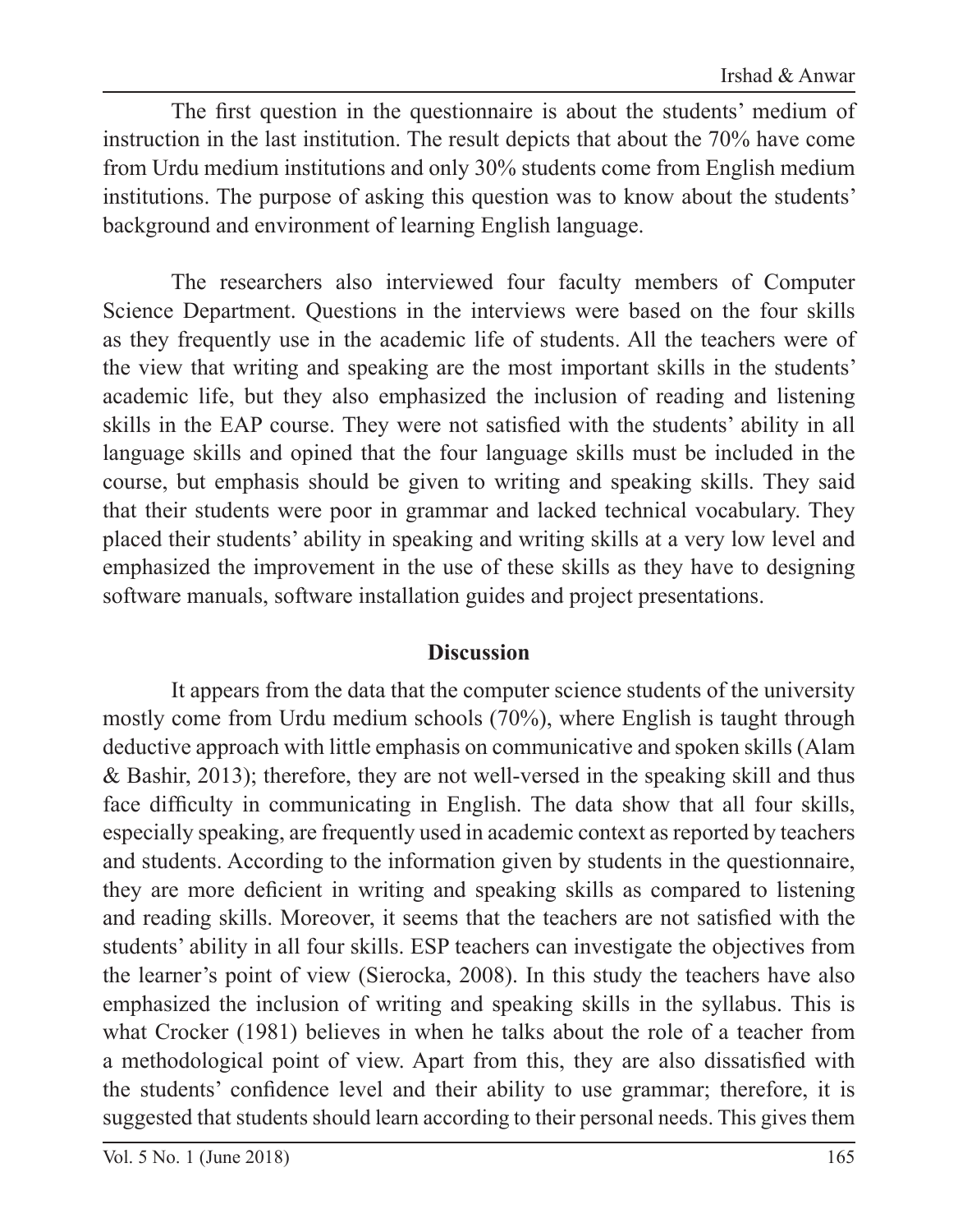an opportunity to acquire the desired skills in a speed up and intensive context (Wright, 1992).

Nisar (2016) conducted a study to examine English language needs of undergraduate female students in the field of computer science and the results were in harmony with the present study. The study specifically focused on the difficulties faced by the students in reading, writing, speaking and listening in English language for academic purposes. It was concluded that the needs of computer science students were more tilted towards teachers focusing more on speaking and writing skills in the English language classrooms.

### **Conclusion**

Thus, it can be determined that there is a need to develop an EAP course which includes tasks related to all four language skills, but speaking and writing tasks should be given more emphasis. Technical vocabulary should also be included in the course for enhancing students' competence. A combination of different types of syllabi (task based syllabus, structural and skills based syllabus) would be useful in order to design a comprehensive course/syllabus for the students of Computer Science studying at university level. A combination of process and product oriented syllabus is suitable in order to teach the students of computer sciences as they would get the advantage of experiencing the process as well as the product of learning. Keeping this in view, the researchers should design a syllabus including aspects of structural syllabus and task/activities. At this level in the university, mostly task based syllabi are preferred, but keeping in mind the poor language learning background of the students, structural syllabi should also be recommended.

#### **References**

- Alharby, M. (2005). *ESP target situation need analysis: The English language communicative needs as perceived by professionals in Riyadh.* Unpublished Ph.D. Thesis. The University of Georgia, USA.
- Alam, Q., & Bashir Uddin, A. (2013). Improving English oral communication skills of Pakistani public school's students. *International Journal of English Language Teaching, l.1*(2), 17-36.
- Breen, M. P. (1984). Process syllabuses for the language classroom. In C. J. Brumfit (Ed.), *General English syllabus design.* (pp. 47-60). London: Pergamon Press & The British Council.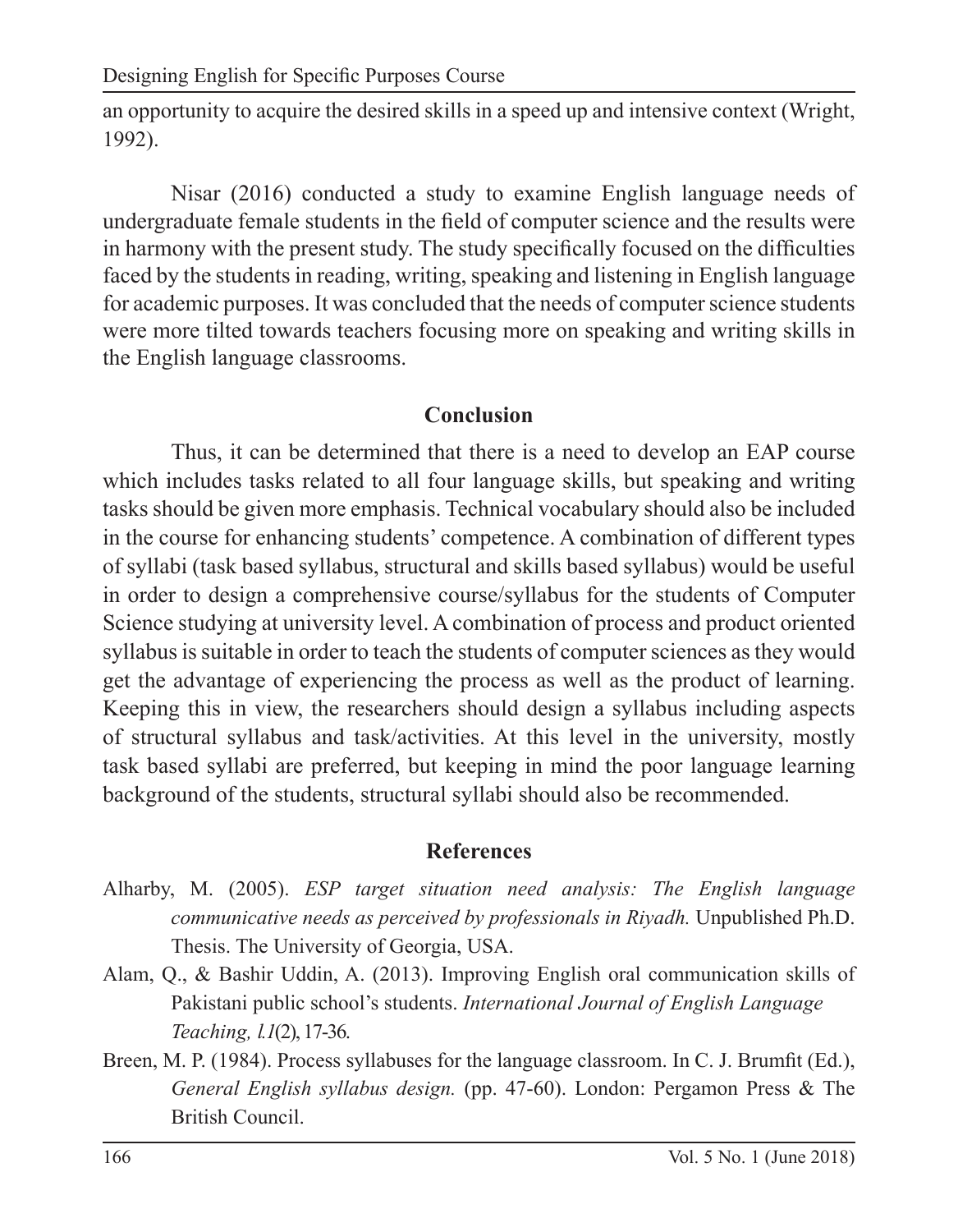- Brown, J. D. (1995). *The elements of language curriculum: A systematic approach to program development*. Boston: Heinle and Heinle.
- Crocker, T. (1981), Scenes of endless science: ESP and education. The ESP teacher: Role, development and prospects. *ELT Documents, 112*, 7-15.
- Dudley-Evans, T., & St, John. M.-J. (1998). *Developments in ESP: A multi-disciplinary approach*. Cambridge: Cambridge University Press.
- Flowerdew, J., & Peacock, M. (2001). Issues in E. A. P.: A preliminary perspective. In J. Flowerdew, & M. Peacock, (Eds*.), Research perspectives on English for academic purposes.* Cambridge: Cambridge University Press.
- Iwai, T., Kondo, K., Limm, S. J. D., Ray, E.G., Shimizu., & Brown, J. D. (1999). *Japanese language needs analysis*. Retrieved from http://www.nflrc.hawaii.edu/Networks/ NW13/NW13.pdf
- Johns, A. (1999). English for specific purposes: Its history and contribution. In Celce-Murcia, M. (Ed.). *Teaching English as a second or foreign language* (pp.67-77). Boston: Heinle & Heinle.
- Jordan, R. R. (1997). *English for academic purposes: A guide and resource book for teachers*. Cambridge: Cambridge University Press.
- Kachru, B. B. (1983). *The Indianization of English: The English language in India*. New Delhi: Oxford University Press.
- Munby, J. (1978). *Communicative syllabus design*. Cambridge: Cambridge University Press.
- Nisar, S. (2016). *The present English language needs of computer science undergraduates: Case study in International Islamic University, Islamabad.* Department of English, International Islamic University, Islamabad.
- Nunan, D. (1984). *Syllabus design: A scheme for teacher education.* London: Oxford University Press.
- Richterich, R., & Chancerel, J. (1980). *Identifying the needs of adults learning a foreign language*. Oxford: Pergamon Press.
- Sierocka, H. (2008). The role of the ESP Teacher. *Business English, 2*(56), 33-37.
- West, R. (1998). Needs analysis in language teaching. *Language Teaching*, *27*, 19.
- Widdowson, H.G. (1984). *Learning purpose and language use*. Oxford: Oxford University Press.
- Wright, C. (1992) Article: The benefits of ESP. *Camlang.com*. Retrieved from http://www.camlang.com/art001.htm
- Widdowson, H.G. (1987). *Aspect of language teaching*. Oxford: OUP.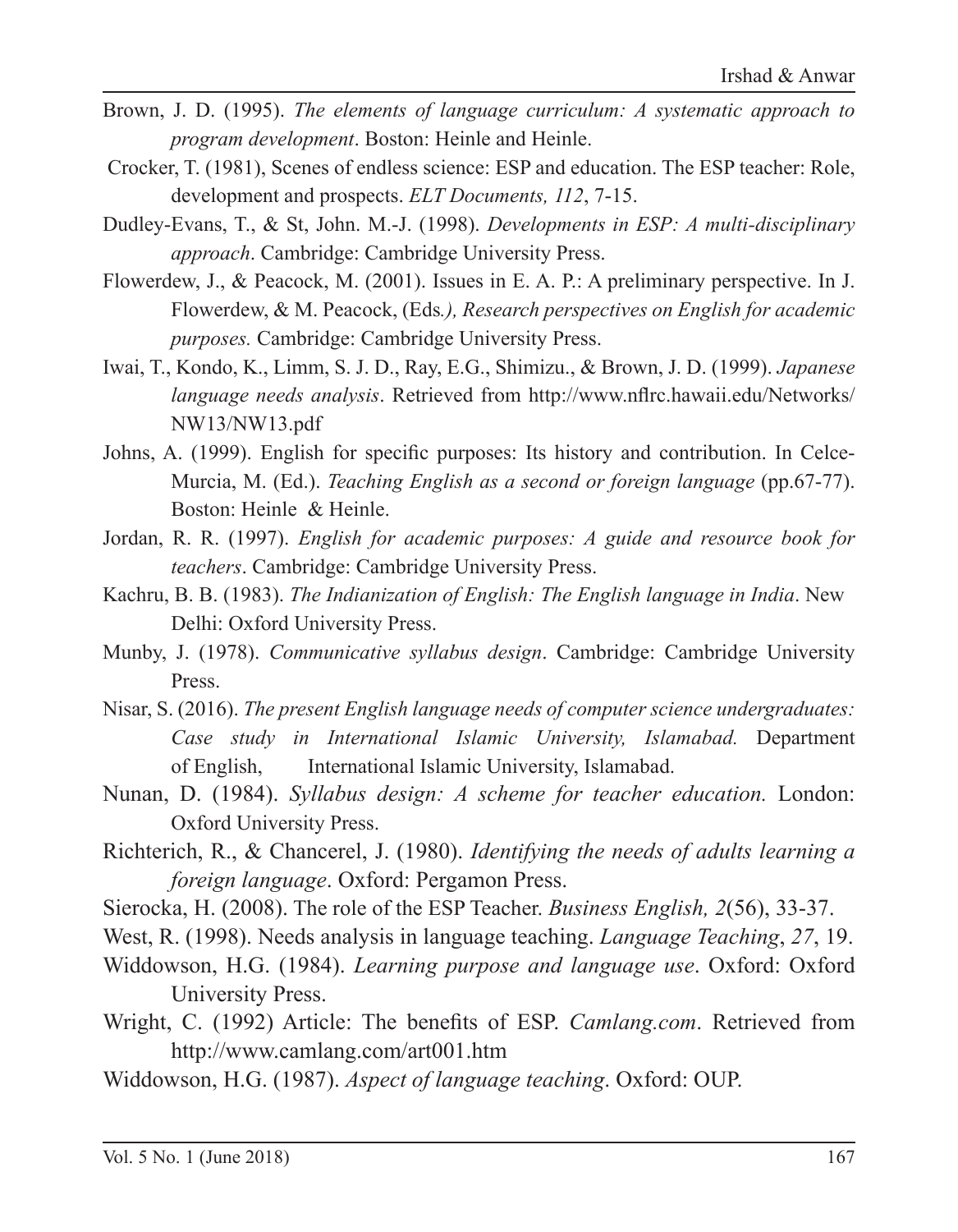# **APPENDIX A**

#### Table 1

*Frequency of Using 4 Language Skills in Students' Academic Domain*

|           | N  | <b>Mean</b> |
|-----------|----|-------------|
| Reading   | 30 | 4.4500      |
| Writing   | 30 | 4.0095      |
| Speaking  | 30 | 4.6400      |
| Listening | 30 | 4.5000      |

Table 2

*Ability of Students in Using 4 Language Skills in their Academic Domain*

|           | N  | <b>Mean</b> |
|-----------|----|-------------|
| Reading   | 30 | 3.7444      |
| Writing   | 30 | 2.5333      |
| Speaking  | 30 | 2.5067      |
| Listening | 30 | 3.9400      |

### Table 3

*Deficiency of Students in Using Language Skills in Academic Domain*

|           | <b>Mean Values</b> | <b>Mean Values</b> | <b>Mean Values</b>                |
|-----------|--------------------|--------------------|-----------------------------------|
|           | (Table 1)          | (Table 2)          | $(Table 1)$ - $(Table 2)$ = lacks |
| Reading   | 4.4500             | 3.7444             | 0.7056                            |
| Writing   | 4.0095             | 2.5333             | 1.4762                            |
| Speaking  | 4.6400             | 2.5067             | 2.1333                            |
| Listening | 4.5000             | 3.9400             | 0.56                              |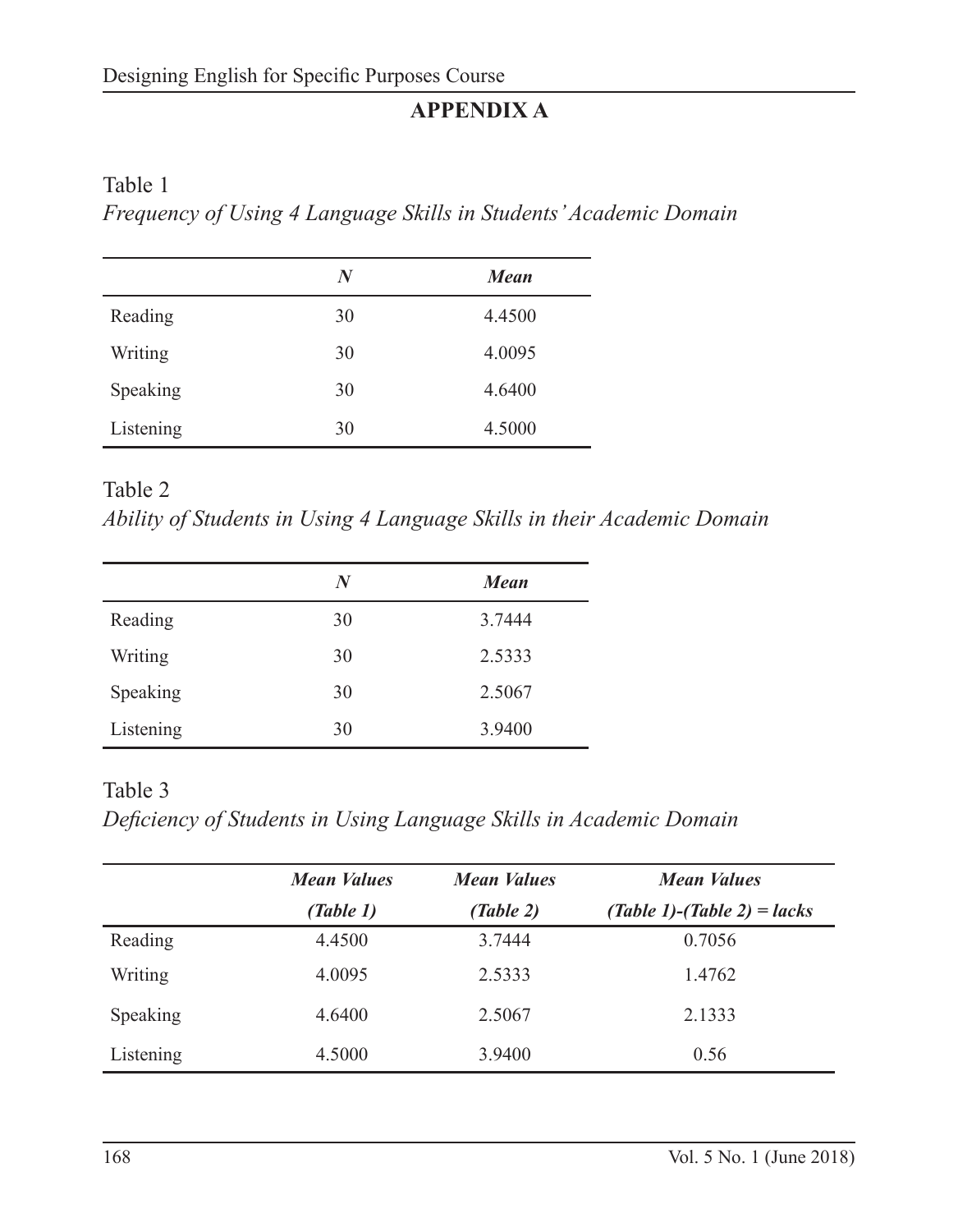# **APPENDIX B**

# **Proposed Syllabus for University Students**

| Course Code:                   | Course Title: EAP for Computer Science                                                                                                 |
|--------------------------------|----------------------------------------------------------------------------------------------------------------------------------------|
| Year:2015                      | Semester: Fall-2015                                                                                                                    |
| Instructor's Name:             | Office (Room No):                                                                                                                      |
| E-mail:                        | Office Hours:                                                                                                                          |
|                                |                                                                                                                                        |
| <b>Course Contents</b>         | Clear and effective presentations                                                                                                      |
|                                | Types of sentence Structure                                                                                                            |
|                                | Writing research article                                                                                                               |
|                                | Grammar (will be taught inductively)                                                                                                   |
|                                | <b>Technical Vocabulary</b>                                                                                                            |
|                                | Skimming and scanning                                                                                                                  |
|                                | Group discussions                                                                                                                      |
|                                | Listening activities                                                                                                                   |
|                                | Role plays                                                                                                                             |
| Course Type:                   | Core                                                                                                                                   |
| (Compulsory / Core / Elective) |                                                                                                                                        |
| Goals                          | After completing the course the students will achieve the<br>following goals:                                                          |
|                                | 1. They would be able to get the command of four basic<br>language skills, particularly speaking and writing skills.                   |
|                                | 2. They would become expert in the use of the imperative<br>and interrogative structures of the sentences.                             |
|                                | 3. They would become confident presenters and can<br>actively participate in discussions regarding their field in<br>academic context. |
|                                | 4. They would understand and grasp the technical<br>vocabulary.                                                                        |
|                                | 5. They would become expert in writing research articles.                                                                              |
|                                | 6. They would get good insight of grammar.                                                                                             |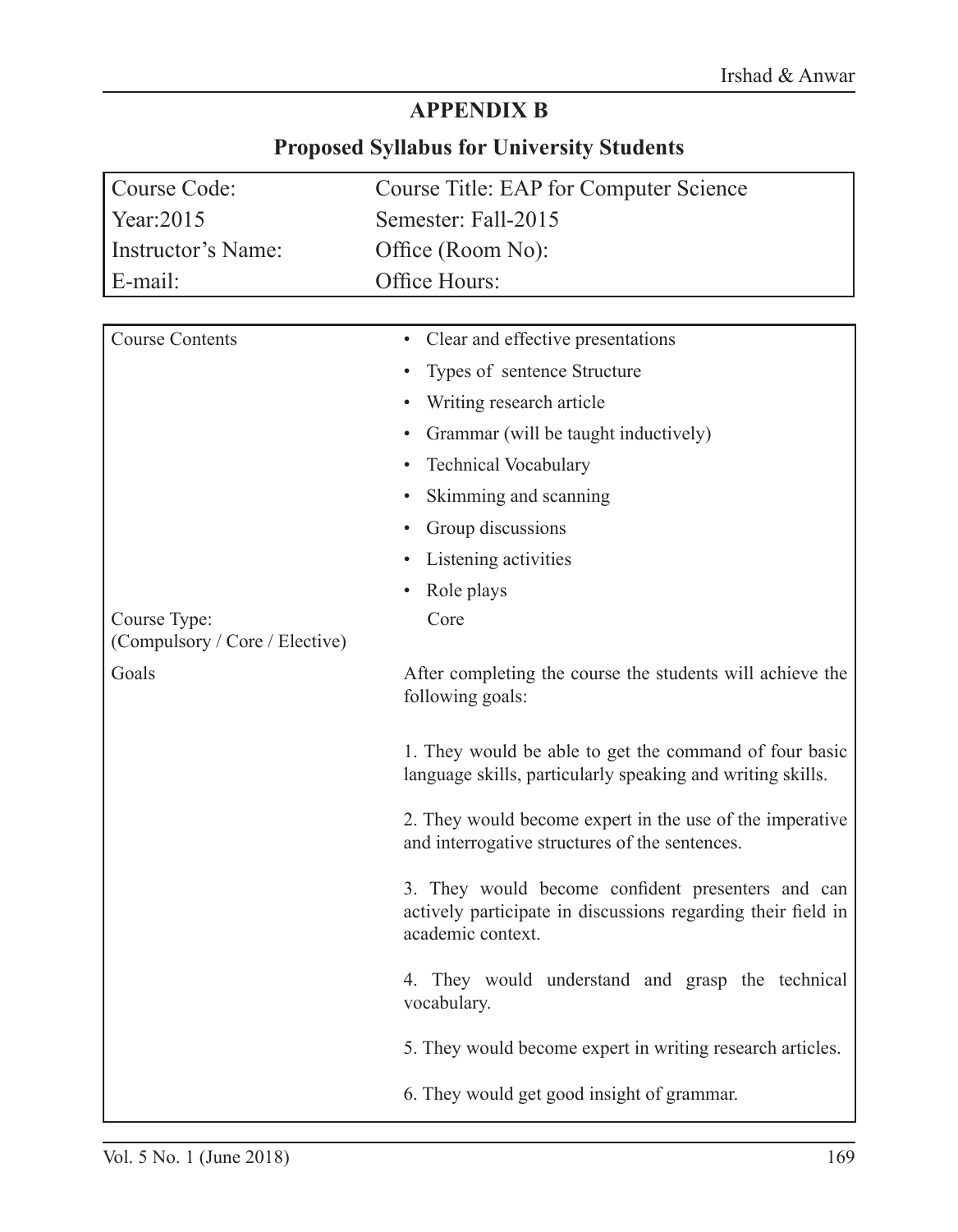| References books         | A Communicative Grammar of English by G. Leech & J.<br>Svartik.<br>Grammar in use by Raymond Murphy<br>Teaching Grammar: Form, Function and Technique by<br>McKay, Sandra                                                                                                                |
|--------------------------|------------------------------------------------------------------------------------------------------------------------------------------------------------------------------------------------------------------------------------------------------------------------------------------|
| Lectures                 | 32 sessions of 90 minutes each                                                                                                                                                                                                                                                           |
| <b>Attendance Policy</b> | A minimum of 70% attendance is required for a student to<br>be eligible to take the final examination.                                                                                                                                                                                   |
| Grading                  | The course will be evaluated on the basis of the following<br>percentage:<br>Mid Term<br>25<br>Sessional work<br>35<br>5 marks for quiz<br>10 marks for speaking activities<br>including presentations<br>10 marks for assignment<br>10 marks for writing activities<br>Final term<br>40 |

## **Session Schedule**

| Session | Topic                                                                                                                                                                                                                                                                                                       |
|---------|-------------------------------------------------------------------------------------------------------------------------------------------------------------------------------------------------------------------------------------------------------------------------------------------------------------|
| 1&82    | Introduction to communication<br>Oral versus written communication                                                                                                                                                                                                                                          |
| 3&4     | Introduction to grammar and parts of speech                                                                                                                                                                                                                                                                 |
| 5&6     | Activity of listening and role plays                                                                                                                                                                                                                                                                        |
| 7&8     | Skimming and scanning (technical and computer science texts are<br>chosen for practice $) +$ practice of few words of technical vocabulary<br>(grid activity for teaching vocabulary)                                                                                                                       |
|         | Group discussions/role plays                                                                                                                                                                                                                                                                                |
|         | Activities of role playing in the classroom, e. g. to ask the student to<br>give instructions to other group members in order to design particular<br>software.                                                                                                                                             |
| 9&10    | Group discussions - Different topics, e.g. general and specific topics<br>that have relevance with their subjects can be given to students in order<br>to generate discussions among them eg the role of computer in the<br>modern world, traditional teaching versus computer-aided teaching and<br>so on. |
| 11&12   | Practice of types of sentence structure $+$ combination of sentences                                                                                                                                                                                                                                        |